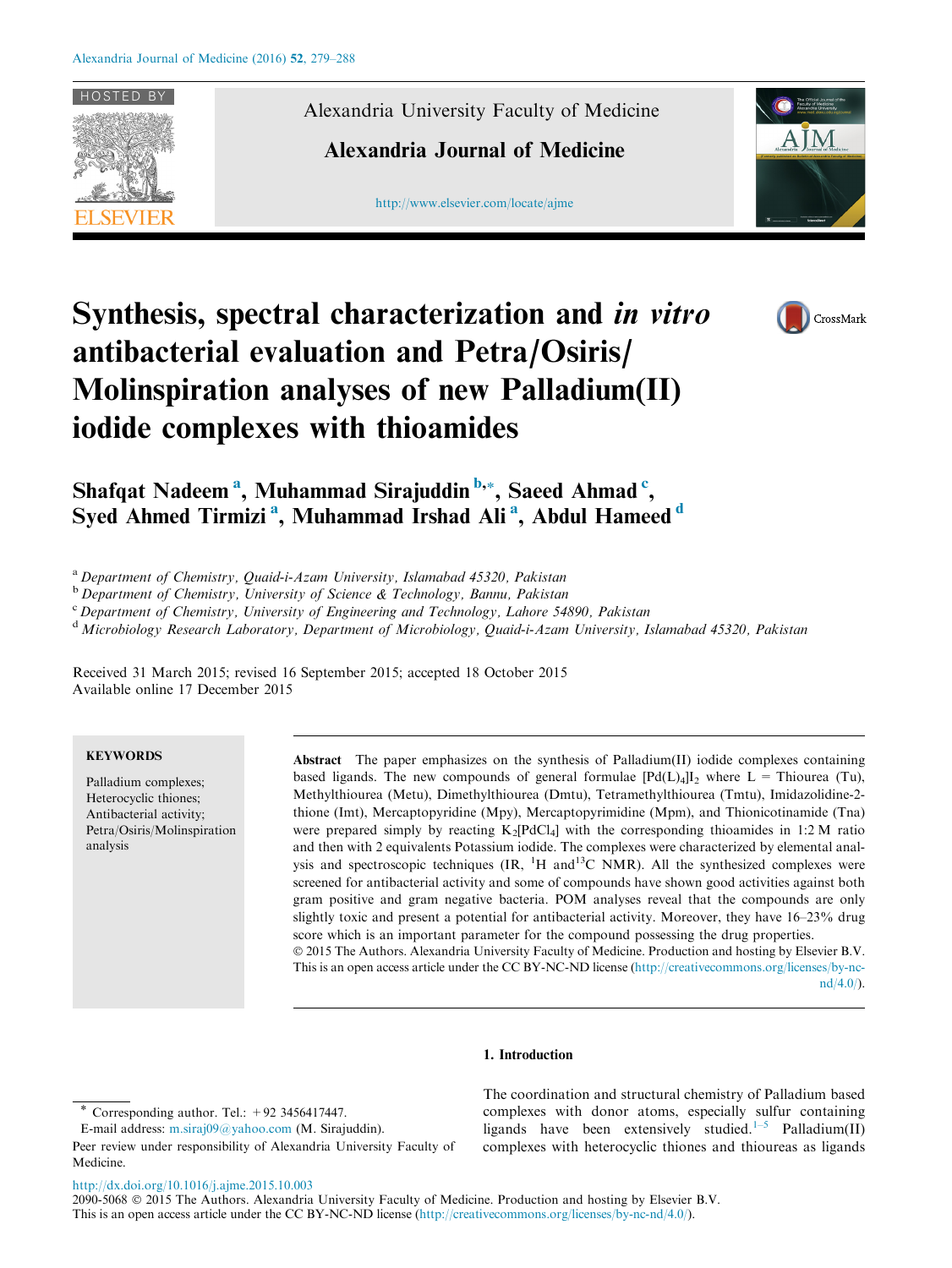<span id="page-1-0"></span>showing a square-planar geometry have promising bio-relevant activities, particularly Mercaptopyrimidine, 6-Mercaptopurines, Imidazolidine-2-thione, and Diazinane-2-thione and their complexes with Palladium(II) are known to have antitumor activities.[6–16](#page-8-0) In view of great potential, several complexes of thioamides with Au(I), Ag(I), Cu(I)  $Zn(II)$  Mo(II), Cd(II) Pd (II) and Hg(II) have been widely studied.<sup>[17–36](#page-8-0)</sup>

The treatment of infectious diseases still remains an important and challenging problem because of a combination of factors including emerging infectious diseases and the increasing number of multi-drug resistant microbial pathogens. In spite of a large number of antibiotics and chemotherapeutics available for medical use, at the same time the emergence of old and new antibiotic resistance created in the last decades revealed a substantial medical need for new classes of antimicrobial agents. There is a real perceived need for the discovery of new compounds endowed with antimicrobial activity, possibly acting through mechanism of action, which is distinct from those of well-known classes of antimicrobial agents to which many clinically relevant pathogens are now resistant. Due to the outbreak of infectious diseases caused by different pathogenic bacteria and the development of antibiotic resistance, researchers are searching for new antibacterial agents.

In continuation of our interest to further study the structural chemistry and biological properties of Palladium–sulfur interaction, in this paper, we describe the coordination of Palladium(II) iodide with a number of heterocyclic thiones as well as thioureas and their characterization by IR,  $^{1}$ H and  $^{13}$ C NMR spectroscopic techniques. Moreover, we have also investigated the antibacterial activities of these complexes. The knowledge of coordination behavior of thioamides toward Palladium(II) would be useful to understand the interactions of heavy metals to nucleotides and related compounds, which may have antitumor activity. The structures of the ligands used in this study are shown in Scheme 1.

#### 2. Experimental

#### 2.1. Chemicals

Palladium(II) chloride was purchased from Degussa AG 40474, Dusseldorf, Germany. The ligands, Thiourea (Tu), Methylthiourea (Metu), N,N'-Dimethylthiourea (Dmtu), Tetramethylthiourea (Tmtu), 2-Mercaptopyridine (Mpy), 2- Mercaptopyrimidine (Mpm), and Thionicotinamide (Tna) were purchased from ACROS Organics, USA. Imidazolidine-2-thione (Imt) was prepared according to the published procedure.<sup>[12](#page-8-0)</sup>

## 2.2. Synthesis of the complexes

Potassium tetrachloropalladate (II) was prepared as described in the literature.<sup>[20](#page-8-0)</sup> Slight excess of two equivalents of Potassium chloride 1:2.25 ratio was added into the solution of Palladium chloride in 25 cm<sup>3</sup> of distilled water with stirring for half an hour. The mixture was cooled in ice after few minutes yellowish-brown crystals of Potassium tetrachloropalladate (II) were formed which was separated by filtration and recrystallized from water containing few drops of HCl.

All the complexes were prepared by adding 2 equivalents of thioamides already dissolved in 15 mL methanol solution of  $K_2[PdCl_4]$  (0.326 g) in 15 mL of water (Scheme 2). After half an hour stirring 2 equivalents of aqueous solution of Potassium iodide were added and stirred the solutions for one hour. On mixing dark brown or reddish color solutions were obtained except for  $[Pd(Metu)_4]I_2$  complex, where a shows a pale yellow color solution was obtained. All these solutions were filtered and washed with methanol and were kept at room temperature for three to five days. Solid products were obtained from water–methanol mixture on slow evaporation.



Scheme 1 Structures of the ligands used for complexation.

$$
K_2[PdCl_4] + 2 KI + 2(Thioamide) \xrightarrow{\text{Water, Methanol}} [Pd(Thioamide)4]I_2 + 4 KCl
$$

Scheme 2 General reaction for the synthesis of the complexes.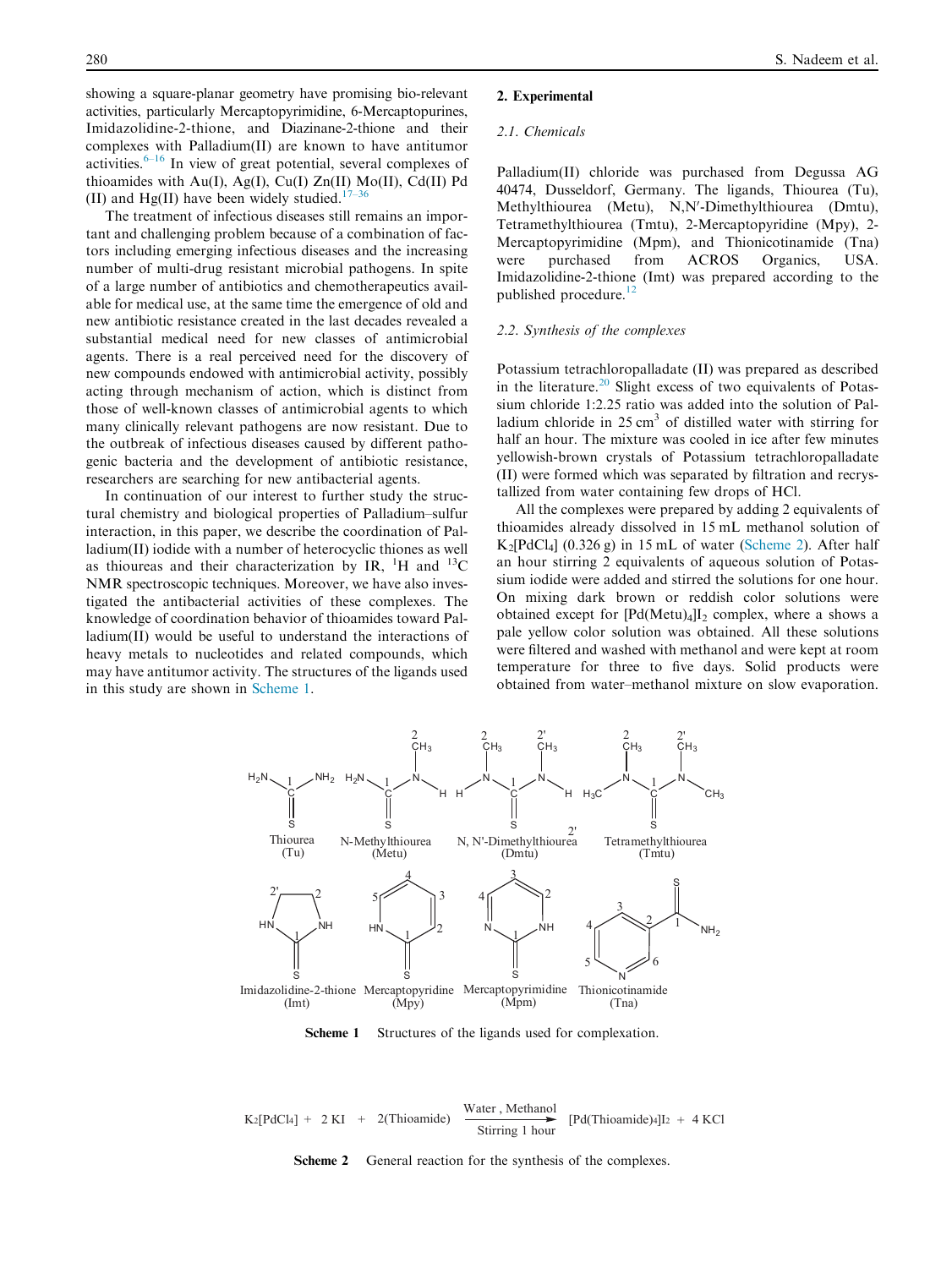New Palladium(II) iodide complexes with thioamides New Palladium(III) iodide complexes with thior complexes with this complexes with this complexes with this complexes with  $281$ 

<span id="page-2-0"></span>

(continued on next page)

281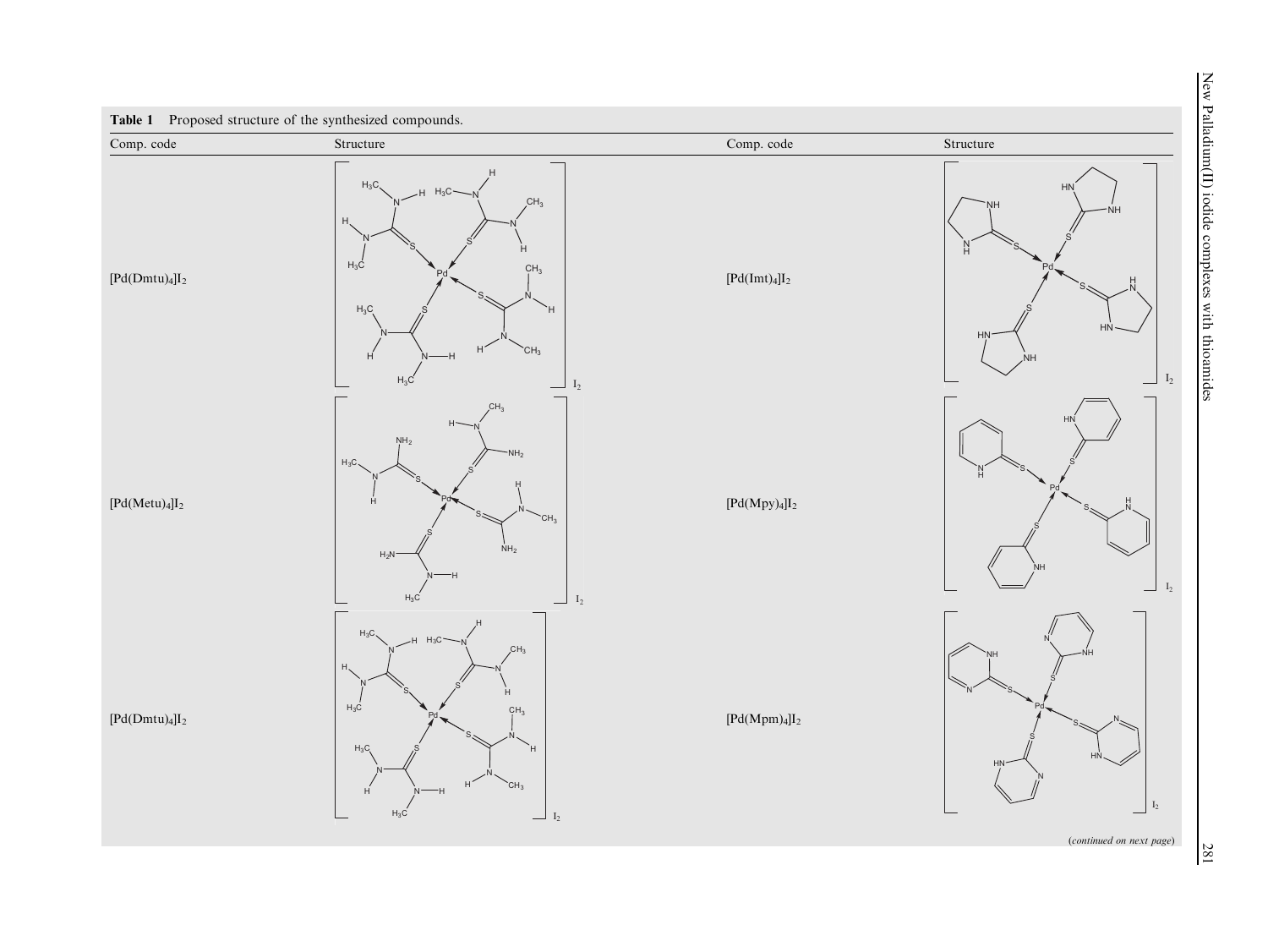

The experimental yield of the products was around 60–75%. The proposed structures of the complexes are shown in [Table 1.](#page-2-0) The elemental analysis and melting points (MP) of the complexes are given in [Table 2](#page-4-0) .

#### 2.3. Measurements

Elemental analysis was carried out on a Leco CHNS-932 Leco Corporation USA. Melting point was recorded on an Electrothermal IA 9000 Series, Essex SS2 5PH UK. FT-IR spectra were recorded on a Thermo Nicolet Nexus 6700 USA. The  ${}^{1}H$  and  ${}^{13}C$  NMR spectra of the ligands and their complexes in DMSO-d <sup>6</sup> were obtained on Bruker Avance 300 MHz NMR Spectrometer operating at frequencies of 300.00 MHz and 75.47 MHz respectively at 300 K. The spectral conditions were as follows: 32 K data points, 1.822 s acquisition time, 2.00 s pulse delay and 6.00 µs pulse width. The 13C chemical shifts were measured relative to TMS.

# 2.4. Antibacterial activities of the complexes

The antibacterial activity of all synthesized metal complexes has been investigated against four bacteria, two  $G$  (+) bacterial strains i.e., Staphylococcus aureus ATCC 25923, and *Bacillus subtilis* DSM 3256, and two  $G(-)$  bacterial strains i.e., Escherichia coli ATCC 25922, and Pseudomonas aeruginosa ATCC 10197 by the agar well diffusion method. Imipenem was used as standard antibiotic which is  $\beta$ -Lactam antibiotic effective against G (+ve) as well as  $G$  (-ve) bacteria. 3 mg of the test samples (ligands  $\&$  complexes) was dissolved in 1 mL of DMSO. 2–3 mL nutrient broth (0.8 g/100 mL) was prepared in distilled water with pH 7 and was autoclaved at 121 °C, 15 psi pressure and for 20 min. 24 h fresh culture grown on nutrient broth at pH 7 was used for sensitivity testing. To compare the turbidity of bacterial cultures McFarland BaSO<sub>4</sub> solution was used as turbidity standard. To perform antibacterial assay, nutrient agar medium was prepared by dissolving 2 g/100 mL in distilled water with pH 7 and the medium was autoclaved. The nutrient agar medium was poured in Petri dishes and allowed to solidify. Using sterile cotton swabs lawns of test cultures were prepared on labeled plates. Four wells per plate were prepared with the help of sterile cork borer (2 mm). Using micropipette, 30 µL of test solution was poured in respective labeled wells. Now, these experimental plates were incubated for 24 h and zones of inhibition  $(\%)$  were measured and compared with standard antibiotic imipenem having zone inhibition 21 mm, 18 mm, 16 mm and 18 mm, respectively. $37,38$ 

#### 2.5. Petra/Osiris/Molinspiration (POM) analyses

Petra/Osiris/Molinspiration (POM) analysis is one of the well-known approaches that has been used regularly to produce the two dimensional models to identify and to indicate the type of pharmacophore site that affects biological activity with a change in the chemical substitution. The advantages of POM are the ability to predict the biological activities of the molecules and to represent the relationships between steric/electrostatic property and biological activity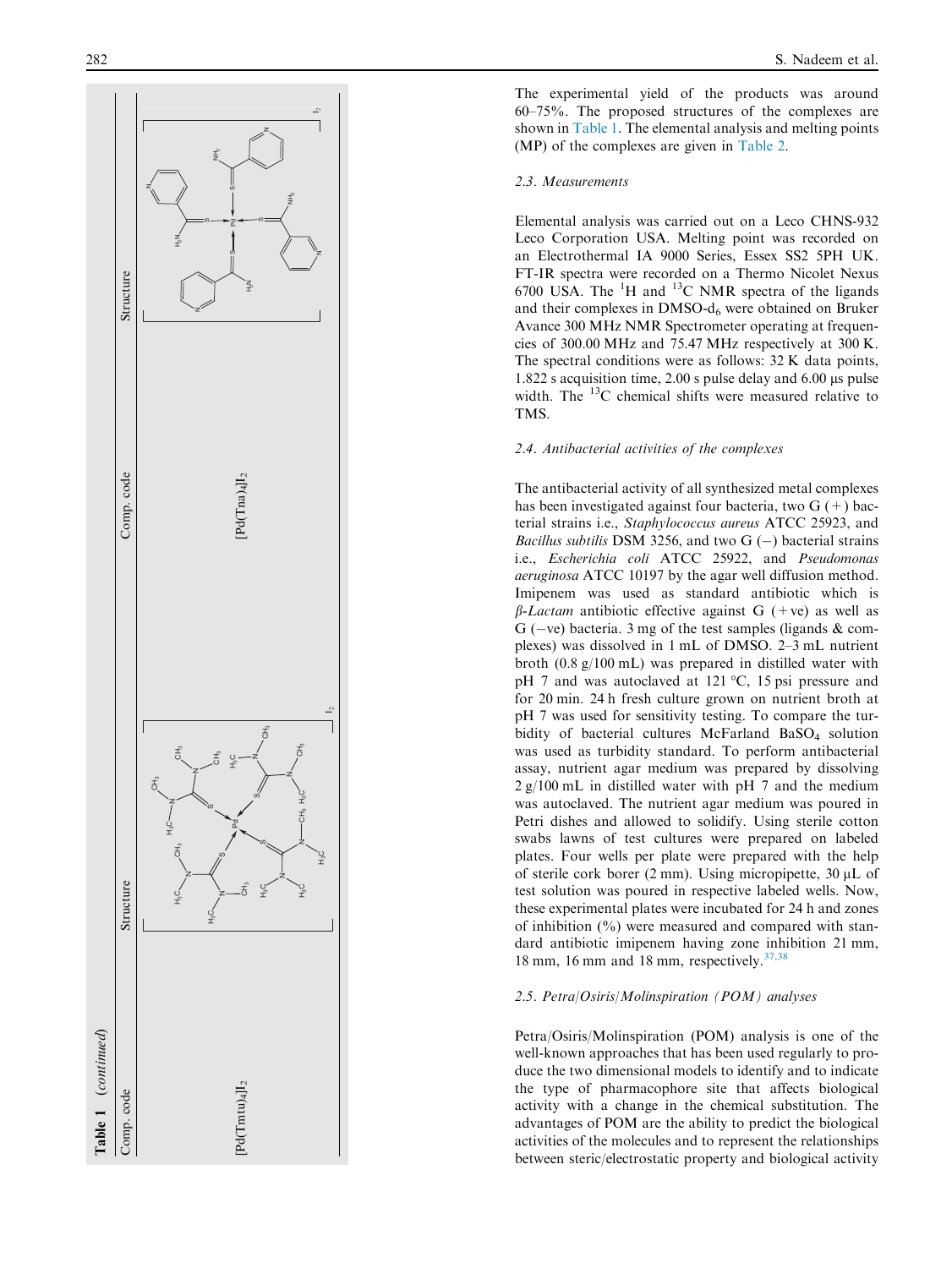| Compound                               | Color       | Found (calculated) % |            |               |             |             |  |  |
|----------------------------------------|-------------|----------------------|------------|---------------|-------------|-------------|--|--|
|                                        |             | C                    | Н          | N             | S           |             |  |  |
| [Pd(Tu) <sub>4</sub> ]I <sub>2</sub>   | Dark brown  | 7.20(7.22)           | 2.23(2.41) | 16.31(16.85)  | 9.57(9.63)  | $248 - 249$ |  |  |
| [Pd(Metu) <sub>4</sub> ]I <sub>2</sub> | Pale yellow | 13.41 (13.32)        | 3.36(3.33) | 15.62(15.54)  | 8.90 (8.88) | $214 - 216$ |  |  |
| [Pd(Dmtu) <sub>4</sub> ]               | Dark brown  | 18.48 (18.53)        | 4.10(4.12) | 14.39 (14.42) | 8.21 (8.24) | $202 - 204$ |  |  |
| [Pd(Tmtu) <sub>4</sub> ]I <sub>2</sub> | Dark brown  | 27.01 (26.98)        | 5.42(5.40) | 12.57(12.59)  | 7.21(7.19)  | $245 - 247$ |  |  |
| [Pd(Imt) <sub>4</sub> ]I <sub>2</sub>  | Dark brown  | 18.75 (18.73)        | 3.15(3.12) | 14.51 (14.57) | 8.33(8.32)  | $242 - 244$ |  |  |
| [Pd(Mpy) <sub>4</sub> ]I <sub>2</sub>  | Dark brown  | 29.86 (29.82)        | 2.51(2.48) | 6.94(6.96)    | 7.91 (7.95) | $199 - 202$ |  |  |
| $[Pd(Mpm)_4]I_2$                       | Dark red    | 23.71 (23.74)        | 2.00(1.98) | 13.87(13.85)  | 7.89(7.91)  | $253 - 255$ |  |  |
| [Pd(Tna) <sub>4</sub> ]I <sub>2</sub>  | Dark brown  | 31.58 (31.56)        | 2.68(2.63) | 12.31(12.27)  | 7.04 (7.01) | $193 - 195$ |  |  |

<span id="page-4-0"></span>

|  |  |  |  |  |  |  | <b>Table 2</b> CHNS analysis, and MP of $[Pd(L)4]I2$ complexes. |
|--|--|--|--|--|--|--|-----------------------------------------------------------------|
|--|--|--|--|--|--|--|-----------------------------------------------------------------|

| <b>Table 3</b> Selected IR absorption $(cm^{-1})$ for free ligands and their Palladium(II) iodide complexes. |  |  |  |  |
|--------------------------------------------------------------------------------------------------------------|--|--|--|--|
|                                                                                                              |  |  |  |  |

| Compound                               | $v(C=S)$ | $v(N-H)$   | $v(N-H)$ | $v(C-N)$ | $v(Pd-S)$                | $v(Pd-I)$         |
|----------------------------------------|----------|------------|----------|----------|--------------------------|-------------------|
| Tu                                     | 730      | 3156, 3365 | 1604     | 1473     |                          |                   |
| $[{\rm Pd(Tu)}_4]I_2$                  | 706      | 3176, 3379 | 1608     | 1384     | 327                      | 270               |
| Metu                                   | 634      | 3163, 3245 | 1624     | 1488     | $\qquad \qquad -$        | $\qquad \qquad -$ |
| [Pd(Metu) <sub>4</sub> ]I <sub>2</sub> | 762      | 3176       | 1619     | 1469     | 328                      | 279               |
| Dmtu                                   | 641      | 3203       | 1552     | 1521     | $\overline{\phantom{0}}$ | $\qquad \qquad -$ |
| [Pd(Dmtu) <sub>4</sub> ]I <sub>2</sub> | 717      | 3283, 3340 | 1573     | 1492     | 324                      | 260               |
| Tmtu                                   | 622      |            |          | 1491     | $\qquad \qquad -$        | $\qquad \qquad -$ |
| [Pd(Tmtu) <sub>4</sub> ]I <sub>2</sub> | 675      | 2923, 3468 | 1553     | 1493     | 335                      | 279               |
| Imt                                    | 510      | 3200       | 1499     | 1307     | $-$                      | $-$               |
| [Pd(Imt) <sub>4</sub> ]I <sub>2</sub>  | 562      | 3306       | 1507     | 1317     | 317                      | 273               |
| Mpy                                    | 613      | 3176       | 1578     | 1487     | $-$                      | $\qquad \qquad -$ |
| [Pd(Mpy) <sub>4</sub> ]I <sub>2</sub>  | 754      | 2917, 3064 | 1498     | 1573     | 304                      | 269               |
| Mpm                                    | 624      | 3053       | 1602     | 1491     | $\qquad \qquad -$        | $\qquad \qquad -$ |
| $[{\rm Pd}({\rm Mpm})_4]I_2$           | 748      | 3032       | 1525     | 1567     | 301                      | 272               |
| Tna                                    | 699      | 3180       | 1675     | 1455     | $-$                      | $-$               |
| [Pd(Tna) <sub>4</sub> ]I <sub>2</sub>  | 671      | 3136, 3278 | 1613     | 1464     | 304                      | 265               |

Table 4 <sup>1</sup>H NMR data of the ligands and their Palladium(II) iodide complexes.<sup>a</sup>

| Compound                               | NH <sub>2</sub>                 | <b>NH</b>   | $H-2$                    | $H-3$                    | $H-4$                    | $H-5$                    | $H-6$                           | $N = CH3$                |
|----------------------------------------|---------------------------------|-------------|--------------------------|--------------------------|--------------------------|--------------------------|---------------------------------|--------------------------|
| Tu                                     | 7.06, s                         |             | $\overline{\phantom{0}}$ |                          |                          |                          | $\overline{\phantom{0}}$        |                          |
| $[{\rm Pd(Tu)}_4]I_2$                  | 7.88, s                         |             | $\overline{\phantom{0}}$ |                          |                          |                          | $\overline{\phantom{0}}$        |                          |
| Metu                                   | 7.45, s                         | 7.60, s     | $\qquad \qquad -$        |                          |                          | $\overline{\phantom{0}}$ | $\overline{\phantom{0}}$        | 2.80, s                  |
| [Pd(Metu) <sub>4</sub> ]I <sub>2</sub> | 8.63, s                         | 7.65, s     | $\qquad \qquad -$        | $\qquad \qquad -$        |                          | $\qquad \qquad -$        | $\hspace{0.1mm}-\hspace{0.1mm}$ | 2.82, s                  |
| Dmtu                                   | $\qquad \qquad -$               | 7.38, s     | $\overline{\phantom{m}}$ | $\overline{\phantom{0}}$ | $\overline{\phantom{0}}$ | $\qquad \qquad -$        | $\hspace{0.1mm}-\hspace{0.1mm}$ | 2.81 s                   |
| $[Pd(Dmtu)_4]I_2$                      |                                 | 8.51, s     |                          |                          |                          |                          | $\overline{\phantom{0}}$        | 2.84,                    |
|                                        |                                 |             |                          |                          |                          |                          |                                 | 2.90, s                  |
| Tmtu                                   |                                 |             |                          | $\qquad \qquad -$        |                          | $\qquad \qquad -$        | $\overline{\phantom{0}}$        | 3.08, s                  |
| [Pd(Tmtu) <sub>4</sub> ]I <sub>2</sub> | $\hspace{0.1mm}-\hspace{0.1mm}$ |             | —                        | $\overline{\phantom{0}}$ | $\overline{\phantom{0}}$ | $\qquad \qquad -$        | $\hspace{0.1mm}-\hspace{0.1mm}$ | 3.11, s                  |
| Imt                                    | $\qquad \qquad -$               | 7.99, s     | 3.62, d                  | $\overline{\phantom{0}}$ |                          | $\qquad \qquad -$        | $\overline{\phantom{0}}$        | $\qquad \qquad -$        |
| [Pd(Imt) <sub>4</sub> ]I <sub>2</sub>  | $\qquad \qquad -$               | 8.96, s     | 3.90, d                  | $\qquad \qquad -$        |                          | —                        | $\qquad \qquad -$               | $\qquad \qquad -$        |
| Mpy                                    | $\qquad \qquad -$               | $10.12$ , s | 7.53, d                  | 7.40, d                  | 7.90, t                  | 7.23, d                  | $\qquad \qquad -$               | $\qquad \qquad -$        |
| [Pd(Mpy) <sub>4</sub> ]I <sub>2</sub>  |                                 | 10.21, s    | 7.57, d                  | 7.45, d                  | 7.99, t                  | 7.25, d                  | $\overline{\phantom{0}}$        | $\overline{\phantom{0}}$ |
| Mpm                                    |                                 | 8.28, t     | 8.30, d                  |                          | 8.20, d                  |                          | $\overline{\phantom{0}}$        | $\qquad \qquad -$        |
| $[Pd(Mpm)_4]I_2$                       |                                 | 8.97, t     | 8.36, d                  | $\qquad \qquad -$        | 8.24, d                  | $\qquad \qquad -$        | $-$                             | $\qquad \qquad -$        |
| Tna                                    | 9.12, s                         | $10.12$ , s | $-$                      | 7.90, t                  | 7.60, t                  | 8.23, d                  | 7.16, s                         | $\overline{\phantom{0}}$ |
| [Pd(Tna) <sub>4</sub> ]I <sub>2</sub>  | 9.16, s                         | 10.21, s    |                          | 7.95, t                  | 7.69, t                  | 8.25, d                  | 7.20, s                         | $\qquad \qquad -$        |

<sup>a</sup> Numbering is in accordance with [Scheme 1](#page-1-0).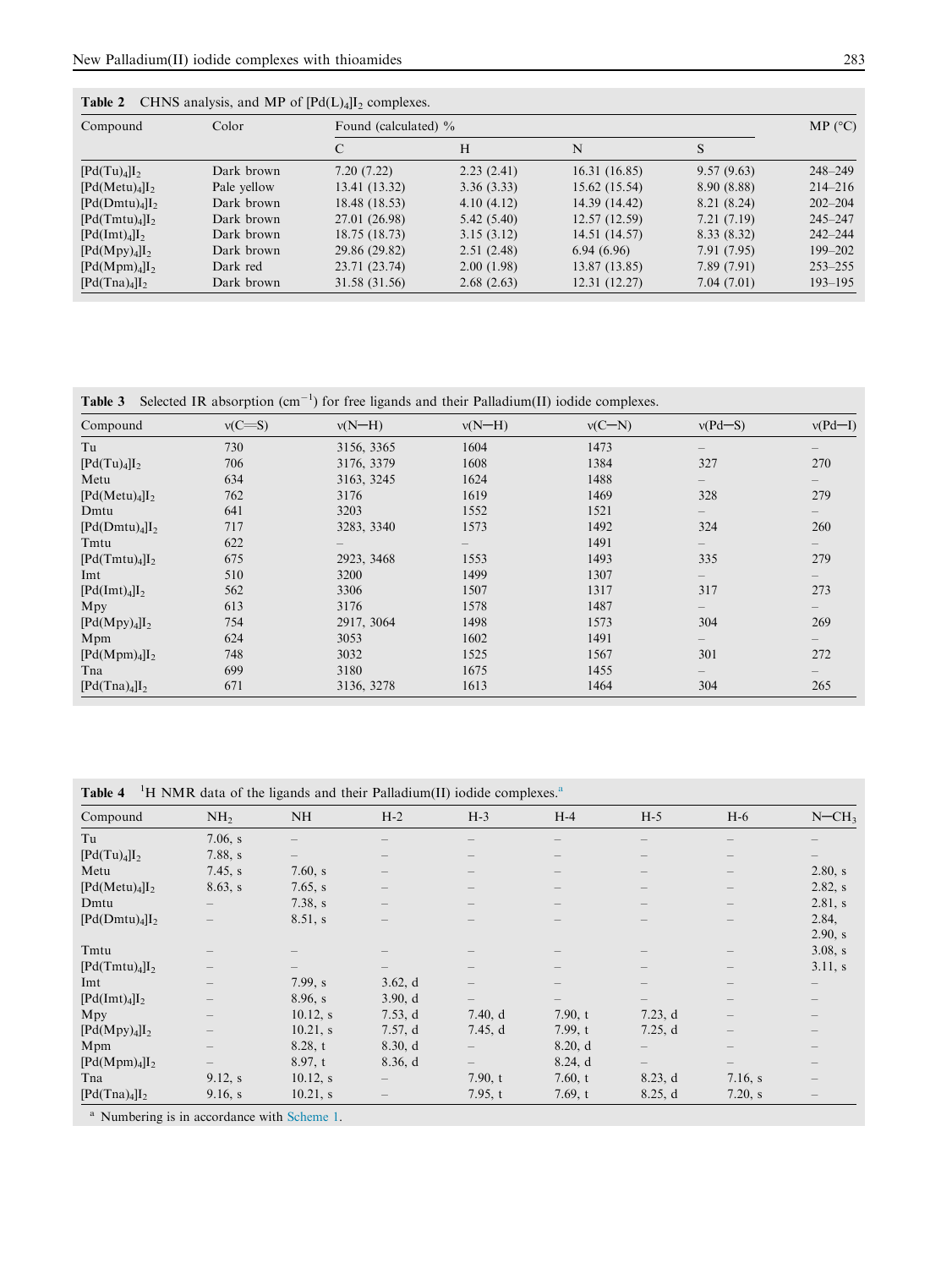<span id="page-5-0"></span>**Table 5** <sup>13</sup>C NMR data of the ligands and their Palladium(II) iodide complexes.

| Compound                               | $C-1$  | $C-2$ | $C-3$ | $C-4$ | $C-5$ | $C-6$ |
|----------------------------------------|--------|-------|-------|-------|-------|-------|
| Tu                                     | 183.8  |       |       |       |       |       |
| [Pd(Tu) <sub>4</sub> ]I <sub>2</sub>   | 178.06 |       |       |       |       |       |
| Metu                                   | 181.3  | 31.1  |       |       |       |       |
| $[Pd(Metu)_4]I_2$                      | 175.5  | 32.4  |       |       |       |       |
| Dmtu                                   | 183.0  | 30.7  |       |       |       |       |
| [Pd(Dmtu) <sub>4</sub> ]I <sub>2</sub> | 174.9  | 31.03 |       |       |       |       |
| Tmtu                                   | 193.4  | 42.1  |       |       |       |       |
| $[Pd(Tmtu)_4]I_2$                      | 187.1  | 44.7  |       | -     |       |       |
| Imt                                    | 183.9  | 44.0  |       |       |       |       |
| [Pd(Imt) <sub>4</sub> ]I <sub>2</sub>  | 178.4  | 45.4  |       |       |       |       |
| Mpy                                    | 177.7  | 133.2 | 113.9 | 137.5 | 137.9 |       |
| [Pd(Mpy) <sub>4</sub> ]I <sub>2</sub>  | 167.57 | 132.3 | 120.0 | 139.4 | 140.3 |       |
| Mpm                                    | 181.9  | 155.0 | 154.8 | 110.0 |       |       |
| $[Pd(Mpm)_4]I_2$                       | 172.9  | 159.3 | 158.2 | 116.4 |       |       |
| Tna                                    | 198.0  | 135.0 | 135.3 | 123.1 | 147.6 | 151.6 |
| [Pd(Tna) <sub>4</sub> ]I <sub>2</sub>  | 194.9  | 136.4 | 137.6 | 126.2 | 141.8 | 148.0 |

<sup>a</sup> Numbering is in accordance to the [Scheme 1.](#page-1-0)

in the form of pharmacophore site, which gives key features on not only the ligand–receptor interaction, but also on the topology of the receptor. $3$ 

#### 3. Results and discussion

#### 3.1. Elemental analysis (CHN)

Elemental analysis data are given in [Table 2.](#page-4-0) It can be seen that the observed values are in very good agreement with the calculated values that show the purity of the synthesized compounds.

#### 3.2. IR studies

Selected IR spectroscopic vibrational bands for the free ligands and their Palladium(II) complexes are given in [Table 3.](#page-4-0) Low frequency shifts in the  $v(C= S)$  band at 506–739 cm<sup>-1</sup>, v  $(N-H)$  band at 1487–1675 cm<sup>-1</sup>,  $v(C-N)$  band at 1307–  $1602 \text{ cm}^{-1}$  and high frequency shifts in  $v(N-H)$  band at 3023–3379 cm<sup>-1</sup> shifted to 562–762 cm<sup>-1</sup>, 1498–1619 cm<sup>-1</sup>, 1317–1573  $\text{cm}^{-1}$  and 2917–3468  $\text{cm}^{-1}$  respectively in the complexes were observed indicating coordination through sulfur compared with free ligands. The peaks at  $301-335$  cm<sup>-1</sup> and 260–279 cm<sup>-1</sup> were attributed to the v(Pd–S) and v(Pd–I) vibrations, respectively.  $19,40,41$ 

#### 3.3. NMR studies

The <sup>1</sup>H NMR data of the ligands and their complexes are given in [Table 4.](#page-4-0) In <sup>1</sup>H NMR spectra of the complexes, the N-H signal of thiones becomes less intense upon coordination and shifted downfield by 0.03–1.74 ppm from their positions in free ligands. The downfield shifting of the  $N-H$  proton is related to an increase of the  $\pi$  electron density in the C-N bond upon complexation.<sup>[22](#page-8-0)</sup> The appearance of N-H signal shows that the ligands are coordinated to Palladium(II) via the thioamide group. The  $N-H$  protons of Dmtu are equivalent but after coordination they become nonequivalent as  $NH<sub>2</sub>$ appears as triplets in Dmtu.

The <sup>13</sup>C NMR chemical shifts for the ligands and  $[Pd(L)<sub>4</sub>]I<sub>2</sub>$ complexes are given in Table 5. Upfield shifts are observed in the  $\geq$ S resonance of ligands upon its complexation with Palladium(II). The upfield is attributed to the lowering of  $\sum S$  bond order and shifting of N  $\rightarrow$  C electron density producing a partial double bond character in the  $C-N$  bond, as observed in the other metal complexes of thiourea.<sup>[14,19,20,36](#page-8-0)</sup> In all complexes the C-2 resonance appears upfield by 2.97– 10.12 ppm compared with the free ligands. Among these

Table 6 Antibacterial activity of the ligands and their Palladium(II) iodide complexes.

|                                        | (% Zone of inhibition of Std. Drugs, Ligands and Complexes) |                                       |                               |                                     |
|----------------------------------------|-------------------------------------------------------------|---------------------------------------|-------------------------------|-------------------------------------|
| Compound                               | Staphylococcus aureus<br>$%$ value                          | <b>Bacillus</b> subtilis<br>$%$ value | Escherichia coli<br>$%$ value | Pseudomonas aeruginosa<br>$%$ value |
| Imipenem                               | $100(21$ mm)                                                | $100(18 \text{ mm})$                  | $100(16 \text{ mm})$          | $100(18 \text{ mm})$                |
| Tu                                     | $\theta$                                                    | 0                                     | 13                            | 0                                   |
| [Pd(Tu) <sub>4</sub> ]I <sub>2</sub>   | 43                                                          | 45                                    | 57                            | 17                                  |
| Metu                                   | $\Omega$                                                    |                                       | 45                            | 33                                  |
| $[Pd(Metu)_4]I_2$                      | 14                                                          | 17                                    | 13                            | 33                                  |
| Dmtu                                   | 10                                                          |                                       | 13                            | 11                                  |
| [Pd(Dmtu) <sub>4</sub> ]I <sub>2</sub> | $\theta$                                                    |                                       | h                             |                                     |
| Tmtu                                   | $\theta$                                                    |                                       |                               |                                     |
| [Pd(Tmtu) <sub>4</sub> ]I <sub>2</sub> | 10                                                          |                                       | 13                            | 22                                  |
| Imt                                    | $\overline{0}$                                              | 22                                    | 38                            | 28                                  |
| [Pd(Imt) <sub>4</sub> ]I <sub>2</sub>  | 14                                                          | 22                                    | $\Omega$                      | 17                                  |
| Mpy                                    | 52                                                          | 95                                    | 100                           | 83                                  |
| [Pd(Mpy) <sub>4</sub> ]I <sub>2</sub>  | 14                                                          | 39                                    | 44                            | 50                                  |
| Mpm                                    | 19                                                          | 45                                    | 63                            | 45                                  |
| $[Pd(Mpm)_4]I_2$                       | 48                                                          | 56                                    | 69                            | 67                                  |
| Tna                                    | $\theta$                                                    | $\Omega$                              | 19                            |                                     |
| [Pd(Tna) <sub>4</sub> ]I <sub>2</sub>  | 33                                                          | $\Omega$                              | $\theta$                      |                                     |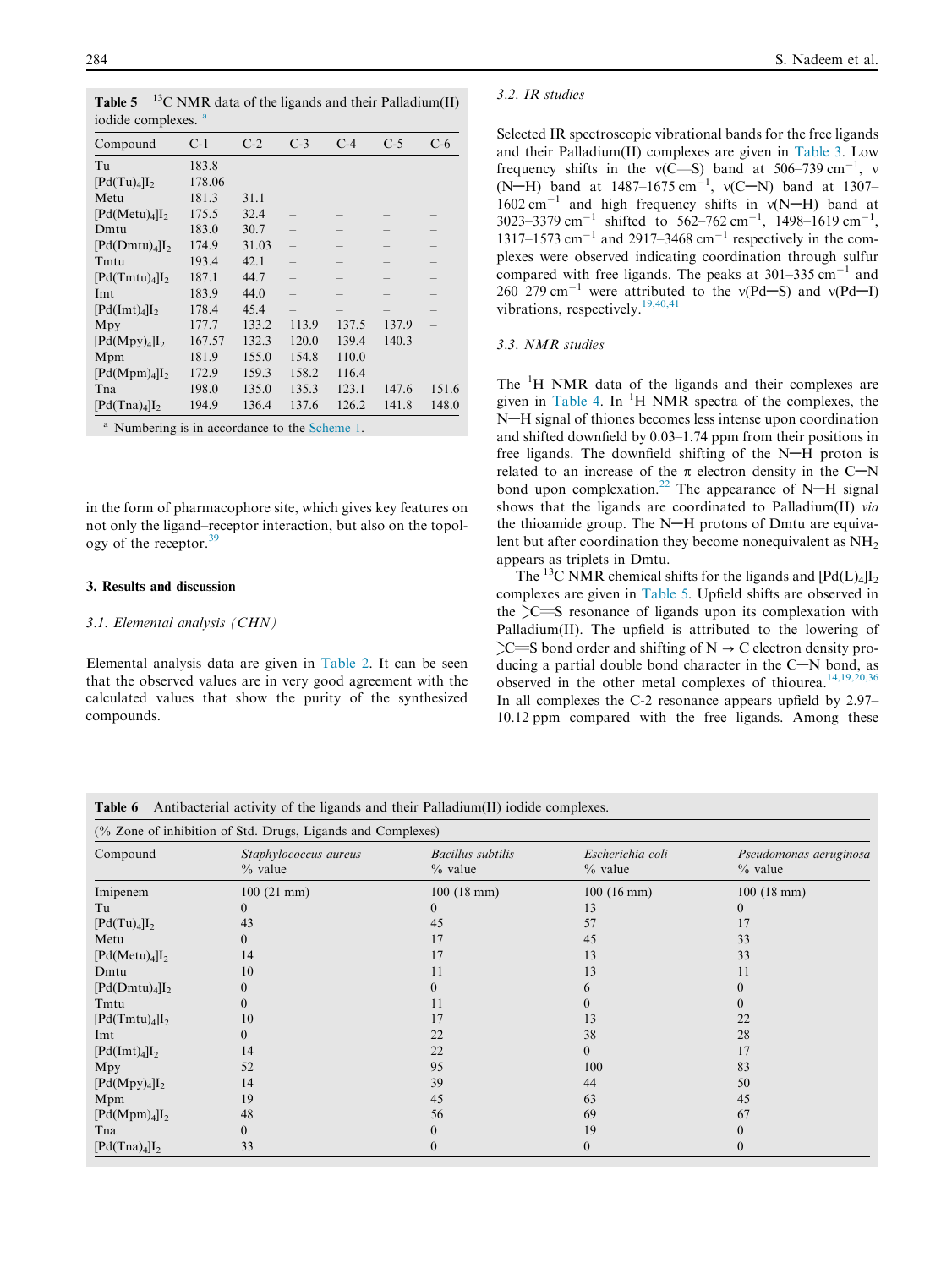<span id="page-6-0"></span>Table 7 Osiris calculations of toxicity risks and drug-score of the selected compounds.

| Compound $#$                           | Toxicity risks |             |          |                        | Bioavailability and drug-score |            |             |              |            |  |
|----------------------------------------|----------------|-------------|----------|------------------------|--------------------------------|------------|-------------|--------------|------------|--|
|                                        | Mutagenic      | Tumorigenic | Irritant | Reproductive effective | cLog P                         | Solubility | <b>TPSA</b> | Druglikeness | Drug-score |  |
| [Pd(Dmtu) <sub>4</sub> ]I <sub>2</sub> | $++$           | $++$        | $++$     | $++$                   | $-1.05$                        | $-1.97$    | 52.04       | $-2.72$      | 0.18       |  |
| [Pd(Imt) <sub>4</sub> ]I <sub>2</sub>  | $++$           | $++$        | $++$     | $++$                   | $-1.05$                        | $-1.97$    | 52.04       | $-2.72$      | 0.18       |  |
| [Pd(Metu) <sub>4</sub> ]               | $++$           | $++$        | $++$     | $++$                   | $-0.35$                        | $-1.08$    | 24.06       | $-0.87$      | 0.21       |  |
| $[{\rm Pd}({\rm Mpy})_4]I_2$           | $++$           | $++$        | $++$     | $++$                   | 0.18                           | $-1.08$    | 6.48        | $-4.23$      | 0.16       |  |
| $[Pd(Mpm)_4]I_2$                       | $++$           | $++$        | $++$     | $++$                   | $-0.32$                        | $-1.95$    | 24.06       | $-0.20$      | 0.23       |  |
| [Pd(Tmtu) <sub>4</sub> ]I <sub>2</sub> | $++$           | $++$        | $++$     | $++$                   | $-0.28$                        | $-3.13$    | 12.03       | $-1.06$      | 0.19       |  |
| $[Pd(Tu)_4]I_2$                        | $++$           | $++$        | $++$     | $++$                   | $-0.13$                        | $-2.72$    | 24.39       | $-0.83$      | 0.20       |  |
| [Pd(Tna) <sub>4</sub> ]I <sub>2</sub>  | $++$           | $++$        | $++$     | $++$                   | 0.31                           | $-1.93$    | 38.91       | $-1.36$      | 0.18       |  |
| Imipenem                               | $^{+}$         | $^{+}$      | $^{+}$   | $^{+}$                 | $-1.16$                        | $-0.97$    | 139.0       | $-5.28$      | 0.95       |  |

 $=$  not toxic;  $+ + =$  slightly toxic.

Table 8 Molinspiration property and Molinspiration bioactivity score data of the selected compounds and reference drugs.

| Data               | $Pd(Dmtu)4$ <sup><math>I2</math></sup> | $Pd(Imt)4$ <sup><math>I2</math></sup> | $Pd(Metu)4$ <sup><math>I2</math></sup> | $Pd(Mpy)_{4}]I_{2}$ | $Pd(Mpm)_4 I_2 $ | $Pd(Tmtu)4$ <sup><math>I2</math></sup> | $Pd(Tu)_{4}]I_{2}$ | $Pd(Tna)4$ <sup><math>I2</math></sup> | Imipenem       |
|--------------------|----------------------------------------|---------------------------------------|----------------------------------------|---------------------|------------------|----------------------------------------|--------------------|---------------------------------------|----------------|
| millog P           | 1.65                                   | $-0.019$                              | 0.901                                  | 4.208               | 2.361            | 1.65                                   | 0.152              | $-2.073$                              | $-0.734$       |
| <b>TPSA</b>        | 48.108                                 | 48.108                                | 76.1                                   | 31.582              | 57.366           | 48.108                                 | 104.092            | 77.83                                 | 113.715        |
| natoms             | 15.0                                   | 15.0                                  | 13.0                                   | 17.0                | 17.0             | 15                                     | 11                 | 21.0                                  | 20.0           |
| <b>MW</b>          | 568.584                                | 564.552                               | 540.53                                 | 582.566             | 584.542          | 568.584                                | 512.476            | 636.618                               | 299.352        |
| nON                | 4                                      | 4                                     | $\overline{4}$                         | $\overline{2}$      | 4                | 4                                      | 4                  | 4                                     |                |
| nOHNH              | 4                                      | $\overline{4}$                        | 6                                      | $\mathfrak{D}$      | $\bigcap$        | 4                                      | 8                  | $\overline{4}$                        | $\overline{4}$ |
| <b>Nviolations</b> |                                        |                                       |                                        |                     |                  |                                        |                    |                                       | $\theta$       |
| Nroth              | 4                                      | $\theta$                              |                                        | $\theta$            | $\Omega$         | $\overline{4}$                         | $\theta$           |                                       |                |
| Volume             | 279.297                                | 258.576                               | 243.947                                | 276.231             | 267.919          | 279.297                                | 208.597            | 320.25                                | 255.433        |
| <b>GPCR L</b>      | $-0.63$                                | $-0.47$                               | $-1.00$                                | $-0.26$             | $-0.35$          | $-0.63$                                | $-1.20$            | 0.01                                  | 0.32           |
| <b>ICM</b>         | $-0.25$                                | $-0.19$                               | $-0.51$                                | 0.07                | $-0.13$          | $-0.25$                                | $-0.57$            | $-0.08$                               | $-0.21$        |
| KI                 | $-0.55$                                | $-0.62$                               | $-0.72$                                | $-0.20$             | $-0.34$          | $-0.55$                                | $-1.01$            | $-0.04$                               | $-0.56$        |
| <b>NRL</b>         | $-0.81$                                | $-0.86$                               | $-1.34$                                | $-0.38$             | $-0.53$          | $-0.81$                                | $-0.45$            | $-0.21$                               | $-0.21$        |
| PI                 | $-0.70$                                | $-0.66$                               | $-0.81$                                | $-0.46$             | $-0.55$          | $-0.70$                                | $-1.01$            | $-0.18$                               | 0.97           |
| EI                 | $-0.27$                                | $-0.23$                               | $-0.36$                                | $-0.08$             | $-0.12$          | $-0.27$                                | $-0.50$            | $-0.04$                               | 1.00           |

GPCR L = GPCR ligand, ICM = ion channel modulator,  $KI =$  kinase inhibitor, NRL = nuclear receptor ligand, PI = protease inhibitor,  $EI$  = enzyme inhibitor.

complexes the Mpy complexes are the most stable complex due to its most and significant shift in the C-2 resonance.

# 3.4. Antibacterial studies

Metal complexes with thioamides are capable of inhibiting bacterial growth and activity by interfering with the metabolic process in the bacteria.<sup>[1–3,14,20,33,36,38,41,42](#page-8-0)</sup> In the present work, we have synthesized thioamides Palladium(II) iodide complexes and their. Antibacterial activities have been determined against four strains of bacteria S. aureus (ATCC 25923), B. subtilis (DSM 3256), E. coli (ATCC 25922), and P. aeruginosa (ATCC 10197). The results are shown in [Table 6.](#page-5-0) Better antibacterial activities were observed as compared to a standard drug. The Palladium(II) complexes containing thiourea, mercaptopyridine and mercaptopyrimidine exhibited good activity against all bacteria S. aureus, B. subtilis, E. coli and P. aeruginosa. The complexes of methylthioure, a tetramethylthiourea and imidazolidine-2-thione exhibited relatively low activity against all of these bacteria. The complexes of dimethylthiourea and thionicotinamide are ineffective against all bacteria i.e. all bacteria show resistance against these two complexes. The antibacterial activity of complexes may be attributed to their inhibition in the metabolic pathway which alter the replication of DNA. Moreover the Palladium(II) complexes have the ability to form hydrogen bonding with the constituents of cell and cell wall $43$  or direct interaction with membrane, enzyme and proteins. The ligands have the capability to carry metal to the target (DNA) and allow it to interact with it. Weak coordinated ligands may be the best carrier for metal ions to the biological systems. The inactivity or decreased biological activity of some of the complexes may be related to the strongly coordinated ligands with the metal ions.[44,45](#page-9-0) It has been observed that antibacterial activity decreases on complexation, while some ligands are biologically inactive but upon coordination showed biological activity. The complexes which exhibit significant biological activity show their potential to be used as antibacterial agents.

#### 3.5. Petra/Osiris/Molinspiration (POM) analyses

Petra/Osiris/Molinspiration (POM) analyses were performed to investigate the potential pharmacophore sites of the synthesized compounds and reference drug (imipenem).

Modern drug discovery is based in large part on high throughput screening of small molecules against macromolec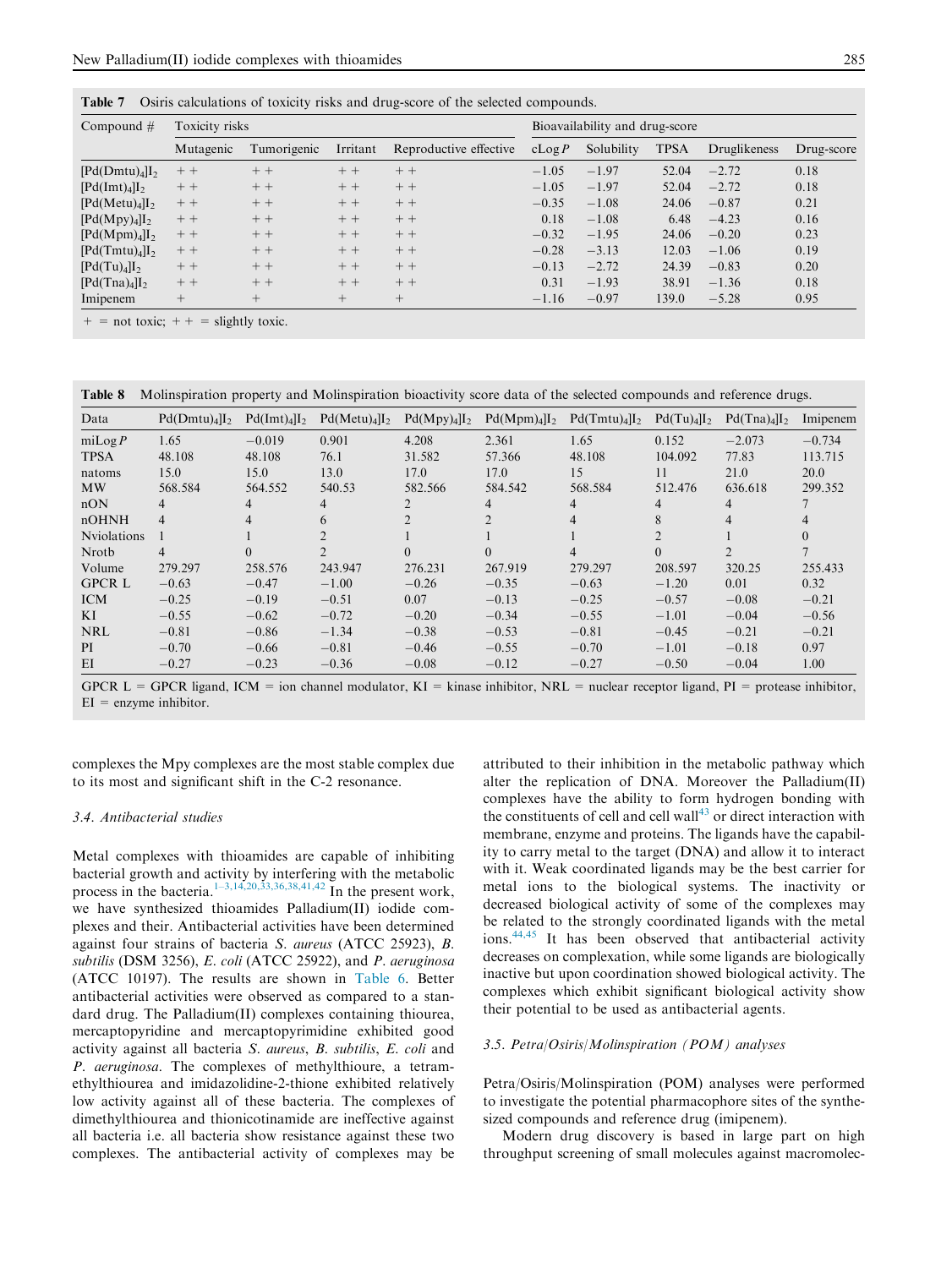ular disease targets requiring that molecular screening libraries contain drug-like or lead-like compounds. We have analyzed the known standard references (SR) for drug-like properties. With this information in hand, we have established a strategy to design specific drug-like compounds.

## 3.5.1. Petra analysis

On the basis of the new finding, we can conclude that the synthesized compounds have the  $\text{C=}\text{S}$ ,  $\text{-NH}_2$ ,  $\text{NH}$  and  $-N(CH<sub>3</sub>)<sub>2</sub>$  moieties which possess a potential for antibacterial/ antifungal activities. For antiviral/antifungal activity, the compound possesses  $(X^{\delta - Y^{\delta^+}})$  pharmacophore site and also it was hypothesized that the difference in charge between X and Y of the same dipolar pharmacophoric site should facilitate the inhibition of bacteria more than viruses.<sup>[46](#page-9-0)</sup>

#### 3.5.2. Osiris calculations

Remarkably well behaved mutagenicity of divers synthetic molecules classified in database of Celeron Company of Swiss can be used to quantify the role played by various organic groups in promoting or interfering with the way a drug can associate with DNA. The Osiris calculations are tabulated in [Table 7](#page-6-0). Toxicity risks (mutagenicity, tumorigenicity, irritation, and reproduction) and physicochemical properties  $(cLog P, solubility, drug-likeness and drug-score)$  of compounds were calculated by the methodology developed by Osiris. The toxicity risk predictor locates fragments within a molecule, which indicate a potential toxicity risk. Toxicity risk alerts are an indication that the drawn structure may be harmful concerning the risk category specified. From the data evaluated in [Table 7](#page-6-0) it is observed that all the complexes are supposed to be slightly mutagenic, tumorigenic, irritant with slight reproductive effects when run through the mutagenicity assessment system in comparison with the standard/reference drugs. The reference drug (imipenem) is non-mutagenic, nontumorigenic, non-irritant with no reproductive effect as shown in [Table 7.](#page-6-0) Low hydrophilicities and low  $cLog P$  values may cause good absorption or permeation. It has been shown that for compounds to have a reasonable probability of good absorption, their  $cLog P$  value must not be greater than 5.0. On this basis, all the compounds possessed  $cLog P$  values are quite less than 5. The aqueous solubility of a compound significantly affects its absorption and distribution characteristics. Typically, a low solubility goes along with a bad absorption and therefore the general aim is to avoid poorly soluble compounds. Our estimated Solubility (S) value is a unit stripped logarithm (base 10) of a compound's solubility in mol/L. There are more than 80% of the drugs on the market having an (estimated) S value greater than  $-4.47-49$  In our case the S values for studied compounds are in the range of  $-1.08$  and  $-3.13$ . Further, [Table 7](#page-6-0) shows drug likeness of the compounds which are almost in the comparable zone with that of standard drug used for comparison. The compounds also possess the drugscore though smaller than that of the reference drug.

#### 3.5.3. Molinspiration calculations

 $cLog P$  (octanol/water partition coefficient) is calculated by the methodology developed by Molinspiration as a sum of fragment-based contributions and correction factors ([Table 8](#page-6-0)). The method is very stout and is able to process practically all organic and most organometallic molecules. Molecular Polar Surface Area (TPSA) is calculated as a sum of fragment contributions. S-, N-, I and Pd centered polar fragments are considered. PSA has been shown to be a very good descriptor characterizing drug absorption, including intestinal absorption, bioavailability, Caco-2 permeability and blood–brain barrier penetration. Prediction results of the studied compounds (molecular properties (TPSA and GPCR ligand)) are valued [\(Table 8](#page-6-0)). Lipophilicity (cLog P value) and polar surface area (TPSA) values are two important properties for the prediction of per oral bioavailability of drug molecules. $47-49$ Therefore  $cLog P$  and TPSA values for compounds were calculated using molinspiration software programs and compared with the values obtained for standard drugs imipenem (for antibacterial activity). The calculated  $cLog P$  values for the investigated compounds are in the range of  $-0.13$  to  $0.31$ which are in the acceptable range. So these compounds are expected to present good bioavailability. $47$ -

The polar surface area (TPSA) is calculated from the surface areas that are occupied by oxygen and nitrogen atoms and by hydrogen atoms attached to them and/or metal atom. Thus, the TPSA is closely related to the hydrogen bonding potential of a compound. Molecules with TPSA values around of 160 or more are expected to exhibit poor intestinal absorption. It is to be noted that  $cLog P$  and TPSA values are the two important parameters, although not sufficient criteria for predicting oral absorption of a drug. All the compounds (except  $Pd(Metu)_4]I_2$  and  $Pd(Tu)_4]I_2$ ) have one violation from the Rule of 5. Two or more violations of the Rule of 5 suggest the probability of problems in bioavailability of the standard drug.<sup>48,49</sup> Properties such as hydrophobicity, electronic distribution, hydrogen bonding characteristics, molecule size, flexibility and presence of various pharmacophores features influence the behavior of molecule in a living organism, including bioavailability, transport properties, affinity to proteins, reactivity, toxicity, metabolic stability and many others. Activity of the synthesized compounds and standard drug was rigorously analyzed under four criteria of known successful drug activity in the areas of GPCR ligand activity, ion channel modulation, Kinase inhibition activity, and nuclear receptor ligand activity. Results are shown in [Table 8](#page-6-0) by means of numerical assignment. Thus, these compounds are expected to have near similar activity to the standard drug used based upon these four rigorous criteria (GPCR ligand, ion channel modulator, Kinase inhibitor and nuclear receptor ligand). $47-4$ 

#### 4. Conclusion

The present study shows that the thioamide ligands coordinate with Palladium(II) iodide in the thione form in solution as well as in the solid state. All ligands behave as S-donors and are binding in a terminal mode and no bridging of groups between metal centers is found. The complexation was confirmed by the downfield shift of the N-H proton as a result of increase of  $\pi$ electron density in the C-N bond. In the  $^{13}$ C NMR spectra of the complexes upfield shifts in the  $\sum$ S resonance also support the binding of ligands to Palladium(II). The shift difference of the  $\geq$ S resonance may be related to the strength of metal-sulfur bond. Some of the screened compounds have shown good antibacterial activity which has potential for their use in future as antibacterial agents.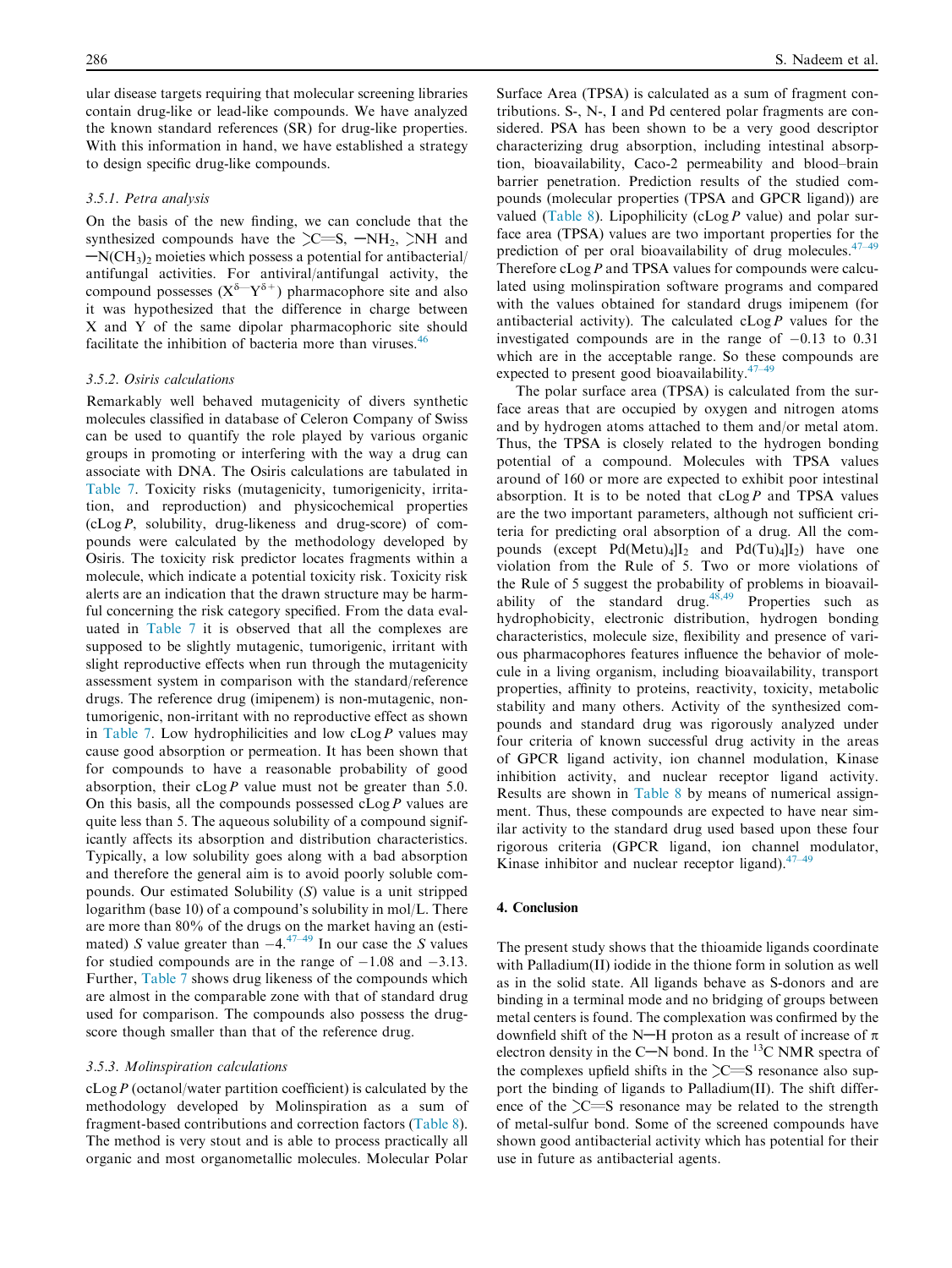#### <span id="page-8-0"></span>Conflict of interest

The authors declare that they have no conflict of interest.

#### Acknowledgment

Financial support from Higher Education Commission Islamabad Pakistan is gratefully acknowledged.

#### References

- 1. [De Munno G, Gabriele B, Salerno G. X-ray structure of](http://refhub.elsevier.com/S2090-5068(15)00079-2/h0005) [palladium\(II\) tetrakis-thiourea iodide, a catalyst for carbonylation](http://refhub.elsevier.com/S2090-5068(15)00079-2/h0005) reactions. [Inorg Chim Acta](http://refhub.elsevier.com/S2090-5068(15)00079-2/h0005) 1995;234:181–3.
- 2. [Lobana TS, Khanna S, Butcher RJ, Hunter AD, Zeller M.](http://refhub.elsevier.com/S2090-5068(15)00079-2/h0010) [Synthesis, crystal structures and multinuclear NMR spectroscopy](http://refhub.elsevier.com/S2090-5068(15)00079-2/h0010) [of copper\(I\) complexes with benzophenone thiosemicarbazone.](http://refhub.elsevier.com/S2090-5068(15)00079-2/h0010) [Polyhedron](http://refhub.elsevier.com/S2090-5068(15)00079-2/h0010) 2006;25:2755–63.
- 3. [Tirmizi SA, Nadeem S, Hameed A, Wattoo MHS, Anwar A,](http://refhub.elsevier.com/S2090-5068(15)00079-2/h0015) [Ansari ZA, et al. Synthesis, spectral characterization and antibac](http://refhub.elsevier.com/S2090-5068(15)00079-2/h0015)[terial studies of Palladium\(II\) complexes of heterocyclic thiones.](http://refhub.elsevier.com/S2090-5068(15)00079-2/h0015) [Spectroscopy](http://refhub.elsevier.com/S2090-5068(15)00079-2/h0015) 2009;23:299–306.
- 4. [Mufakkar M, Ahmad S, Khan IU, Fun HK, Chantrapromma S.](http://refhub.elsevier.com/S2090-5068(15)00079-2/h0020) [Tris \(](http://refhub.elsevier.com/S2090-5068(15)00079-2/h0020)N,N'[-dibutylthiourea-S\) iodidocopper \(I\) 0.6-hydrate.](http://refhub.elsevier.com/S2090-5068(15)00079-2/h0020) Acta [Crystallogr](http://refhub.elsevier.com/S2090-5068(15)00079-2/h0020) 2007;E63:m2384.
- 5. [Isab AA, Ahmad S, Arab M. Synthesis of Silver\(I\) complexes of](http://refhub.elsevier.com/S2090-5068(15)00079-2/h0025) [thiones](http://refhub.elsevier.com/S2090-5068(15)00079-2/h0025) [and](http://refhub.elsevier.com/S2090-5068(15)00079-2/h0025) [their](http://refhub.elsevier.com/S2090-5068(15)00079-2/h0025) [characterization](http://refhub.elsevier.com/S2090-5068(15)00079-2/h0025) [by](http://refhub.elsevier.com/S2090-5068(15)00079-2/h0025) <sup>13</sup>C, <sup>15</sup>[N](http://refhub.elsevier.com/S2090-5068(15)00079-2/h0025) and <sup>107</sup>Ag NMR [spectroscopy.](http://refhub.elsevier.com/S2090-5068(15)00079-2/h0025) Polyhedron 2002;21:1267-71.
- 6. [Ashraf W, Ahmad S, Isab AA. Silver cyanide complexes of](http://refhub.elsevier.com/S2090-5068(15)00079-2/h0030) heterocyclic thiones. [Transition Met Chem](http://refhub.elsevier.com/S2090-5068(15)00079-2/h0030) 2004;29:400–4.
- 7. Hanif M, Ahmad S, Altaf M, Stoeckli[-](http://refhub.elsevier.com/S2090-5068(15)00079-2/h0035)Evans H. Polybis $(\mu_2$ [cyanido\)-](http://refhub.elsevier.com/S2090-5068(15)00079-2/h0035) $\kappa^2 C$ :N;  $\kappa^2 N$ :C-( $\mu_2$ [-N,N,N](http://refhub.elsevier.com/S2090-5068(15)00079-2/h0035)'[,N](http://refhub.elsevier.com/S2090-5068(15)00079-2/h0035)'[-tetramethylthiourea-](http://refhub.elsevier.com/S2090-5068(15)00079-2/h0035) $\kappa^2 S$ : S)diSilver(I). [Acta Crystallogr](http://refhub.elsevier.com/S2090-5068(15)00079-2/h0035) 2007;E63:m2594.
- 8. [Stocker FB, Britton D, Young VG. Crystal structures of a family](http://refhub.elsevier.com/S2090-5068(15)00079-2/h0040) [of Silver cyanide complexes of thiourea and substituted thioureas.](http://refhub.elsevier.com/S2090-5068(15)00079-2/h0040) [Inorg Chem](http://refhub.elsevier.com/S2090-5068(15)00079-2/h0040) 2000;39:3479–84.
- 9. [Pakawatchai C, Sivakumar K, Fun HK. Bis \(N,N](http://refhub.elsevier.com/S2090-5068(15)00079-2/h0045)'[-dimethylth](http://refhub.elsevier.com/S2090-5068(15)00079-2/h0045)[iourea-S\) Silver \(I\) perchlorate and tris \(N,N](http://refhub.elsevier.com/S2090-5068(15)00079-2/h0045)'[-dimethylthiourea-S\)](http://refhub.elsevier.com/S2090-5068(15)00079-2/h0045) [Silver \(I\) perchlorate.](http://refhub.elsevier.com/S2090-5068(15)00079-2/h0045) Acta Crystallogr 1996;C52:1954-7.
- 10. [Fun HK, Razak IA, Pakawatchai C, Chantrapromma S, Saithong](http://refhub.elsevier.com/S2090-5068(15)00079-2/h0050) S. Tris  $(N, N'$ [-](http://refhub.elsevier.com/S2090-5068(15)00079-2/h0050)diethylthiourea-S) iodocopper (I) and Tris  $(N, N'$ [diethylthiourea-S\) iodoSilver \(I\).](http://refhub.elsevier.com/S2090-5068(15)00079-2/h0050) Acta Crystallogr 1998; C54[:453–6](http://refhub.elsevier.com/S2090-5068(15)00079-2/h0050).
- 11. [Casas JS, Martinez EG, Sanchez A, Gonzalez AS, Sordo J, Casellato](http://refhub.elsevier.com/S2090-5068(15)00079-2/h0055) [U, et al. Complexes of Ag\(I\) with 1-methyl-2\(3H\)-imidazolinethione.](http://refhub.elsevier.com/S2090-5068(15)00079-2/h0055) [The crystal structure of tris1-methyl-2\(3H\)-imidazolinethione-Silver](http://refhub.elsevier.com/S2090-5068(15)00079-2/h0055) (I) nitrate. [Inorg Chim Acta](http://refhub.elsevier.com/S2090-5068(15)00079-2/h0055) 1996;241:117–23.
- 12. [Stocker FB, Britton D. 1,2-Di-cyano-1,2-bis-\(imidazolidine-2](http://refhub.elsevier.com/S2090-5068(15)00079-2/h0060) [thione\)-digold\(I\) and 2,2-di-cyano-1,1-bis-\(di-methyl-thio-urea\)](http://refhub.elsevier.com/S2090-5068(15)00079-2/h0060) digold(I). [Acta Crystallogr](http://refhub.elsevier.com/S2090-5068(15)00079-2/h0060) 2000;C56:798–800.
- 13. [Ahmad S, Isab AA, Peranowski HP. Ligand scrambling reactions](http://refhub.elsevier.com/S2090-5068(15)00079-2/h0065) [of cyano \(thione\) gold \(I\) complexes and determination of their](http://refhub.elsevier.com/S2090-5068(15)00079-2/h0065) [equilibrium constants.](http://refhub.elsevier.com/S2090-5068(15)00079-2/h0065) Can J Chem 2002;80:1279–84.
- 14. [Isab AA, Fettouhi MB, Ahmad S, Ouahab L. Mixed ligand gold](http://refhub.elsevier.com/S2090-5068(15)00079-2/h0070) [\(I\) complexes of phosphines and thiourea and X-ray structure of](http://refhub.elsevier.com/S2090-5068(15)00079-2/h0070) (thiourea-K[S\)\(tricyclohexylphosphine\)gold\(I\)chloride.](http://refhub.elsevier.com/S2090-5068(15)00079-2/h0070) Polyhedron 2003;22[:1349–54.](http://refhub.elsevier.com/S2090-5068(15)00079-2/h0070)
- 15. [Lakomska I, Leszek P, Jerzy S, Lech K, Marzena P, Anna N, et al.](http://refhub.elsevier.com/S2090-5068(15)00079-2/h0075) [Multinuclear NMR spectroscopy and antiproliferative activity](http://refhub.elsevier.com/S2090-5068(15)00079-2/h0075) [in vitro of platinum\(II\) and Palladium\(II\) complexes with 6](http://refhub.elsevier.com/S2090-5068(15)00079-2/h0075) [mercaptopurine.](http://refhub.elsevier.com/S2090-5068(15)00079-2/h0075) J Mol Struct 2004;707:241-7.
- 16. [Hadjiliadis N, Theophanides T. Synthesis of platinum 6-thiop](http://refhub.elsevier.com/S2090-5068(15)00079-2/h0080)[urine riboside complexes.](http://refhub.elsevier.com/S2090-5068(15)00079-2/h0080) Inorg Chim Acta 1975;15:167–78.
- 17. [Krischner S, Wei YK, Francis D, Bergman JG. Anticancer and](http://refhub.elsevier.com/S2090-5068(15)00079-2/h0085) [potential antiviral activity of complex inorganic compounds.](http://refhub.elsevier.com/S2090-5068(15)00079-2/h0085) J [Med Chem](http://refhub.elsevier.com/S2090-5068(15)00079-2/h0085) 1966;9:369–72.
- 18. [Rebolledo P, Vieites M, Gambino D, Piro OE, Castellano EE,](http://refhub.elsevier.com/S2090-5068(15)00079-2/h0090) [Zani CL, et al. Palladium \(II\) complexes of 2-benzoylpyridine](http://refhub.elsevier.com/S2090-5068(15)00079-2/h0090)[derived thiosemicarbazones: spectral characterization, structural](http://refhub.elsevier.com/S2090-5068(15)00079-2/h0090) [studies and cytotoxic activity.](http://refhub.elsevier.com/S2090-5068(15)00079-2/h0090) J Inorg Biochem 2005;99:698–706.
- 19. [Matesanz I, Souza P. Novel cyclopalladated and coordination](http://refhub.elsevier.com/S2090-5068(15)00079-2/h0095) [Palladium and platinum complexes derived from](http://refhub.elsevier.com/S2090-5068(15)00079-2/h0095)  $\alpha$ -diphenyl [ethanedione bis\(thiosemicarbazones\): structural studies and cyto](http://refhub.elsevier.com/S2090-5068(15)00079-2/h0095)[toxic activity against human A2780 and A2780](http://refhub.elsevier.com/S2090-5068(15)00079-2/h0095)cisR carcinoma cell lines. [J Inorg Biochem](http://refhub.elsevier.com/S2090-5068(15)00079-2/h0095) 2007;101:1354–61.
- 20. [Nadeem S, Rauf MK, Ebihara M, Tirmizi SA, Ahmad S. Tetrakis](http://refhub.elsevier.com/S2090-5068(15)00079-2/h0100) [\(thiourea-S\) Palladium \(II\) dithiocyanate.](http://refhub.elsevier.com/S2090-5068(15)00079-2/h0100) Acta Crystallogr 2008; E64[:m698–9](http://refhub.elsevier.com/S2090-5068(15)00079-2/h0100).
- 21. [Nadeem S, Rauf MK, Ahmad S, Ebihara M, Tirmizi SA, Bashir](http://refhub.elsevier.com/S2090-5068(15)00079-2/h0105) [SA, et al. Synthesis and characterization of Palladium\(II\) com](http://refhub.elsevier.com/S2090-5068(15)00079-2/h0105)plexes of thioureas. X-ray structures of  $Pd(N,N'-d)$ [-dimethylth](http://refhub.elsevier.com/S2090-5068(15)00079-2/h0105) $iourea)_4Cl_2.2H_2O$  and [Pd(tetramethylthiourea)<sub>4</sub>]Cl<sub>2</sub>. [Tran Met](http://refhub.elsevier.com/S2090-5068(15)00079-2/h0105) Chem 2009;34[:197–202.](http://refhub.elsevier.com/S2090-5068(15)00079-2/h0105)
- 22. [Atherton Z, Goodgame DML, Menzer S, Williams DJ. Formation](http://refhub.elsevier.com/S2090-5068(15)00079-2/h0110) [of chain and large-ring polymeric metal complexes by the](http://refhub.elsevier.com/S2090-5068(15)00079-2/h0110) "extended reach" [sulfur donor ligands N,N](http://refhub.elsevier.com/S2090-5068(15)00079-2/h0110)'[-ethylenebis\(pyrro](http://refhub.elsevier.com/S2090-5068(15)00079-2/h0110)lidine-2-thione) and  $N, N'-p$ -phenylenedimethylenebis(pyrrolidine-2-thione). [Inorg Chem](http://refhub.elsevier.com/S2090-5068(15)00079-2/h0110) 1998;37:849–58.
- 23. [Fettouhi M, Wazeer MIM, Isab AA. Crystal structure of bis](http://refhub.elsevier.com/S2090-5068(15)00079-2/h0115) [\(3,4,5,6-tetrahydropyrimidine-2\(1H\)-thione-S\)gold\(I\)chloride,Au](http://refhub.elsevier.com/S2090-5068(15)00079-2/h0115)  $(C_4H_8N_2S)_{2}Cl.$  [Z Kristallogr NCS](http://refhub.elsevier.com/S2090-5068(15)00079-2/h0115) 2004;219:1-2.
- 24. [Fettouhi M, Wazeer MIM, Isab AA. Zinc halide complexes of](http://refhub.elsevier.com/S2090-5068(15)00079-2/h0120) [imidazolidine-2-thione and its derivatives: X-ray structures, solid](http://refhub.elsevier.com/S2090-5068(15)00079-2/h0120) [state, solution NMR and antimicrobial activity studies.](http://refhub.elsevier.com/S2090-5068(15)00079-2/h0120) J Coord Chem 2007;60[:369–77.](http://refhub.elsevier.com/S2090-5068(15)00079-2/h0120)
- 25. [Beheshti A, Clegg W, Dale SH, Hyvadi R. Synthesis, crystal](http://refhub.elsevier.com/S2090-5068(15)00079-2/h0125) [structures, and spectroscopic characterization of the neutral](http://refhub.elsevier.com/S2090-5068(15)00079-2/h0125) monomeric tetrahedral  $M(Diap)<sub>2</sub>(OAc)<sub>2</sub>·H<sub>2</sub>O$  complexes  $(M = Zn, Cd; Diap = 1,3-diazepane-2-thione; OAc = acetate)$ [with N–H](http://refhub.elsevier.com/S2090-5068(15)00079-2/h0125) $\cdots$ [O and O–H](http://refhub.elsevier.com/S2090-5068(15)00079-2/h0125) $\cdots$ [O intra- and intermolecular hydrogen](http://refhub.elsevier.com/S2090-5068(15)00079-2/h0125) [bonding interactions.](http://refhub.elsevier.com/S2090-5068(15)00079-2/h0125) *Inorg Chim Acta* 2007;360:2967-72.
- 26. [Wazeer MIM, Isab AA, Fettouhi M. New cadmium chloride](http://refhub.elsevier.com/S2090-5068(15)00079-2/h0130) [complexes with imidazolidine-2-thione and its derivatives: X-ray](http://refhub.elsevier.com/S2090-5068(15)00079-2/h0130) [structures, solid state and solution NMR and antimicrobial](http://refhub.elsevier.com/S2090-5068(15)00079-2/h0130) [activity studies.](http://refhub.elsevier.com/S2090-5068(15)00079-2/h0130) Polyhedron 2007;26:1725–30.
- 27. [Rajalingam U, Dean PWA, Jenkins HA. Solution multinuclear](http://refhub.elsevier.com/S2090-5068(15)00079-2/h0135)  $(^{31}P, ^{111}Cd, ^{77}Se)$  $(^{31}P, ^{111}Cd, ^{77}Se)$  $(^{31}P, ^{111}Cd, ^{77}Se)$  magnetic resonance studies of cadmium com[plexes of heterocyclic aromatic thiones and the structure of](http://refhub.elsevier.com/S2090-5068(15)00079-2/h0135) tetrakis(2(1H)-pyridinethione)cadmium nitrate,  $[Cd(C<sub>5</sub>H<sub>5</sub>NS)<sub>4</sub>]$ [\(NO3\)2.](http://refhub.elsevier.com/S2090-5068(15)00079-2/h0135) [Can J Chem](http://refhub.elsevier.com/S2090-5068(15)00079-2/h0135) 2000;78:590–7.
- 28. [Rajalingam U, Dean PWA, Jenkins HA, Jennings M, Hook JM.](http://refhub.elsevier.com/S2090-5068(15)00079-2/h0140) [Cadmium](http://refhub.elsevier.com/S2090-5068(15)00079-2/h0140) [complexes](http://refhub.elsevier.com/S2090-5068(15)00079-2/h0140) [of](http://refhub.elsevier.com/S2090-5068(15)00079-2/h0140) [thiones.](http://refhub.elsevier.com/S2090-5068(15)00079-2/h0140) [Part](http://refhub.elsevier.com/S2090-5068(15)00079-2/h0140)  $II<sup>1</sup>$  [A synthetic, solution,](http://refhub.elsevier.com/S2090-5068(15)00079-2/h0140) [and](http://refhub.elsevier.com/S2090-5068(15)00079-2/h0140) [solid-state](http://refhub.elsevier.com/S2090-5068(15)00079-2/h0140) [MAS](http://refhub.elsevier.com/S2090-5068(15)00079-2/h0140) 111/113[Cd NMR study of cadmium complexes](http://refhub.elsevier.com/S2090-5068(15)00079-2/h0140) [of 1,3-thiazolidine-2-thione, and the structures of tetrakis\(1,3](http://refhub.elsevier.com/S2090-5068(15)00079-2/h0140) [thiazolidine-2-thione\)cadmium trifluoromethanesulfonate \(\[Cd](http://refhub.elsevier.com/S2090-5068(15)00079-2/h0140)  $(C_3H_5NS_2)_4(CF_3SO_3)_2$  and [tetrakis(1,3-thiazolidine-2-thione)[cadmium\]\[tetrakis\(nitrato-](http://refhub.elsevier.com/S2090-5068(15)00079-2/h0140) $O,O'$ )cadmate]  $[[Cd(C<sub>3</sub>H<sub>5</sub>NS<sub>2</sub>)<sub>4</sub>][Cd$  $(O_2NO)_4$ ]). *[Can J Chem](http://refhub.elsevier.com/S2090-5068(15)00079-2/h0140)* 2001;**79**:1330–7.
- 29. [Bell NA, Clegg W, Coles SJ, Constable CP, Harrington RW,](http://refhub.elsevier.com/S2090-5068(15)00079-2/h0145) [Hursthouse MB, et al. Complexes of heterocyclic thiones and](http://refhub.elsevier.com/S2090-5068(15)00079-2/h0145) [group 12 metals: Part VI. Preparation and characterisation of](http://refhub.elsevier.com/S2090-5068(15)00079-2/h0145) [complexes of cadmium\(II\) halides with 1-methylimidazoline-2](http://refhub.elsevier.com/S2090-5068(15)00079-2/h0145) [\(3H\)-thione, 1,3-thiazolidine-2-thione and 1,3-benzothiazoline-2](http://refhub.elsevier.com/S2090-5068(15)00079-2/h0145) [thione. Crystal structures of polymeric \(1,3-thiazolidine-2-thione\)](http://refhub.elsevier.com/S2090-5068(15)00079-2/h0145) [cadmium\(II\) chloride, bis\(1,3-thiazolidine-2-thione\)cadmium\(II\)](http://refhub.elsevier.com/S2090-5068(15)00079-2/h0145) [iodide and monomeric bis\(1-methylimidazoline-2\(3H\)-thione\)cad](http://refhub.elsevier.com/S2090-5068(15)00079-2/h0145)[mium\(II\) bromide.](http://refhub.elsevier.com/S2090-5068(15)00079-2/h0145) *Inorg Chim Acta* 2004;357:2091-9.
- 30. [Moloto MJ, Malik MA, Brien PO, Motevalli M, Kolawole GA.](http://refhub.elsevier.com/S2090-5068(15)00079-2/h0150) [Synthesis and characterisation of some N-alkyl/aryl and](http://refhub.elsevier.com/S2090-5068(15)00079-2/h0150)  $N, N'$  [dialkyl/aryl thiourea cadmium\(II\) complexes: the single crystal X](http://refhub.elsevier.com/S2090-5068(15)00079-2/h0150)ray structures of  $CdCl<sub>2</sub>(CS(NH<sub>2</sub>)NHCH<sub>3</sub>)<sub>2</sub>n$  and  $[GdCl<sub>2</sub>(CS(NH<sub>2</sub>)]$ NHCH<sub>2</sub>CH<sub>3</sub>)<sub>2</sub>]. *[Polyhedron](http://refhub.elsevier.com/S2090-5068(15)00079-2/h0150)* 2003;22:595-603.
- 31. [Tadjarodi A, Adhami F, Gharehdaghi Z. Synthesis and crystal](http://refhub.elsevier.com/S2090-5068(15)00079-2/h0155) [structure of a new Cadmium\(II\) complex with 1,3-thiazolidine-2-](http://refhub.elsevier.com/S2090-5068(15)00079-2/h0155)